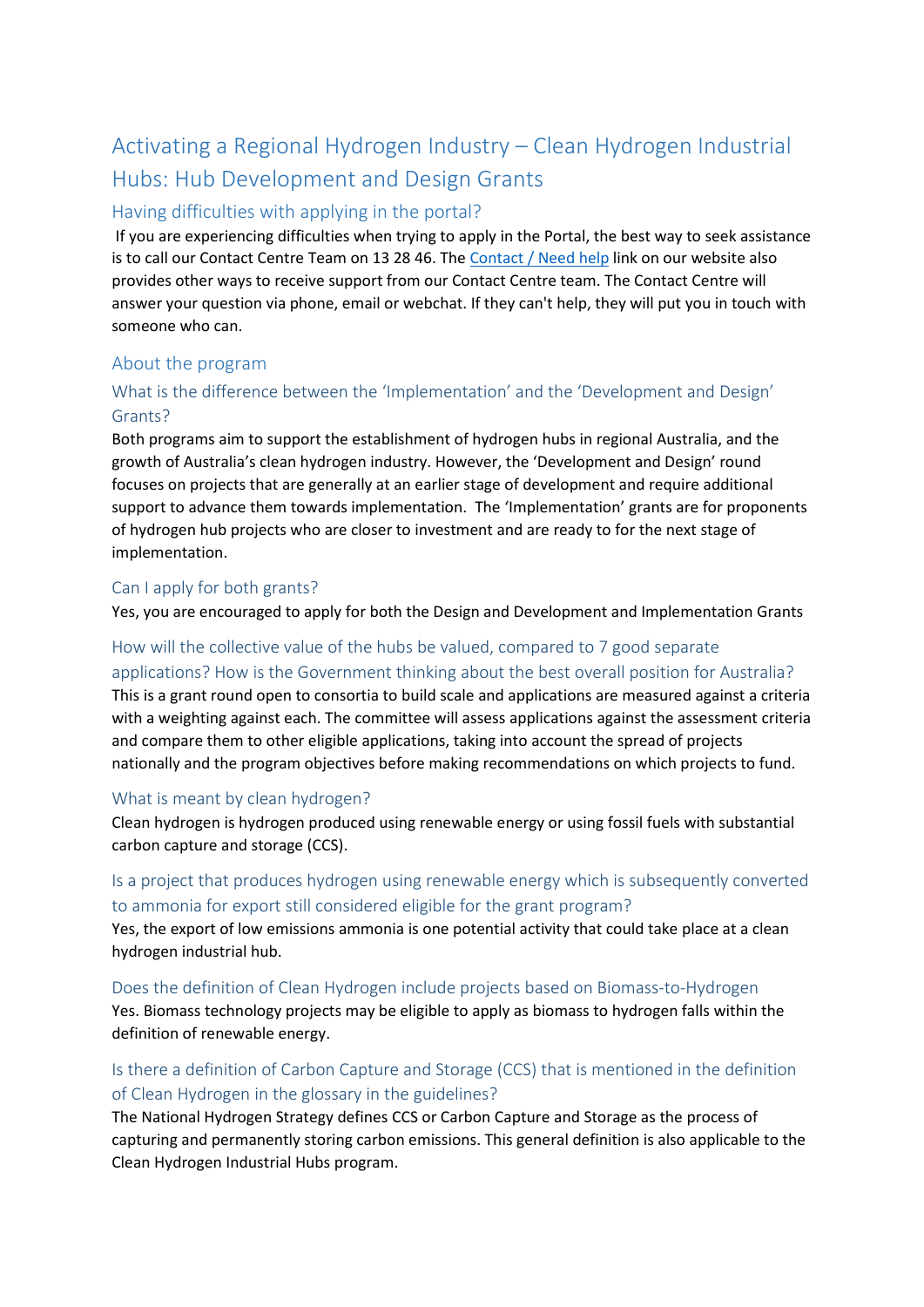#### What level of Carbon Capture, and Storage is required?

The program Guidelines specify that the level of carbon capture and storage should be substantial but does not indicate a particular abatement level. In the context of a competitive grants program, applications will need to demonstrate the extent to which a project will accelerate the creation of an export and domestic clean hydrogen industry as well as the broader social, environmental and economic impacts of your hub.

#### Does this funding add to or complement the recent NSW Hydrogen strategy?

The Clean Hydrogen Industrial Hubs program is a Commonwealth Government funded initiative. Applicants are encouraged to consider other sources of co-funding including from State/Territory government initiatives that may assist in demonstrating a project's viability.

#### Is there going to be a maximum number of grants that can or are likely to be successful per jurisdiction?

It is possible that more than one grant could be approved in a location or jurisdiction and no number limits have been stipulated in the guidelines. This is an open and competitive grant funding opportunity.

#### Are pilot plants applicable for funding in both streams?

Running trials or pilots are eligible activities for the Development and Design Grants and the Implementation grants.

#### Does the Development and Design grant funding opportunity target projects that are somewhat established (not concept ideas) rather than assessing project viability?

Applications to the Development and Design Grant funding opportunity may be at different stages of development, noting the objectives of the opportunity are to:

- advance planning and design work for the construction of a variety of Clean Hydrogen Industrial hubs across Australia
- develop and/or demonstrate the feasibility of regional hydrogen industrial hub proposals
- demonstrate the employment, knowledge, technological, public and commercial value of the proposed regional hubs.

#### **Eligibility**

#### Will submissions be rejected if applications are made to both streams - Federal and State?

Applicants are encouraged to apply for both streams, the Development and Design grants and the Implementation grants. You are responsible for the remaining at least 50 per cent of eligible project expenditure plus any ineligible expenditure, which we consider your contribution. Your contribution must be cash. We anticipate you may need to use some funding from other Commonwealth, State, Territory or local government grants to fund the project expenditure not covered by this program. However, no more than 50 per cent of your total eligible project expenditure can be funded from Commonwealth government grants.

Note that any State government funding is a different process from the Clean Hydrogen Industrial Hubs Program which is a Commonwealth program.

#### Where can a project be located?

The Australian Government has identified a number of locations as prospective hub locations, based on interest of industry and the location's existing capability, infrastructure and resources.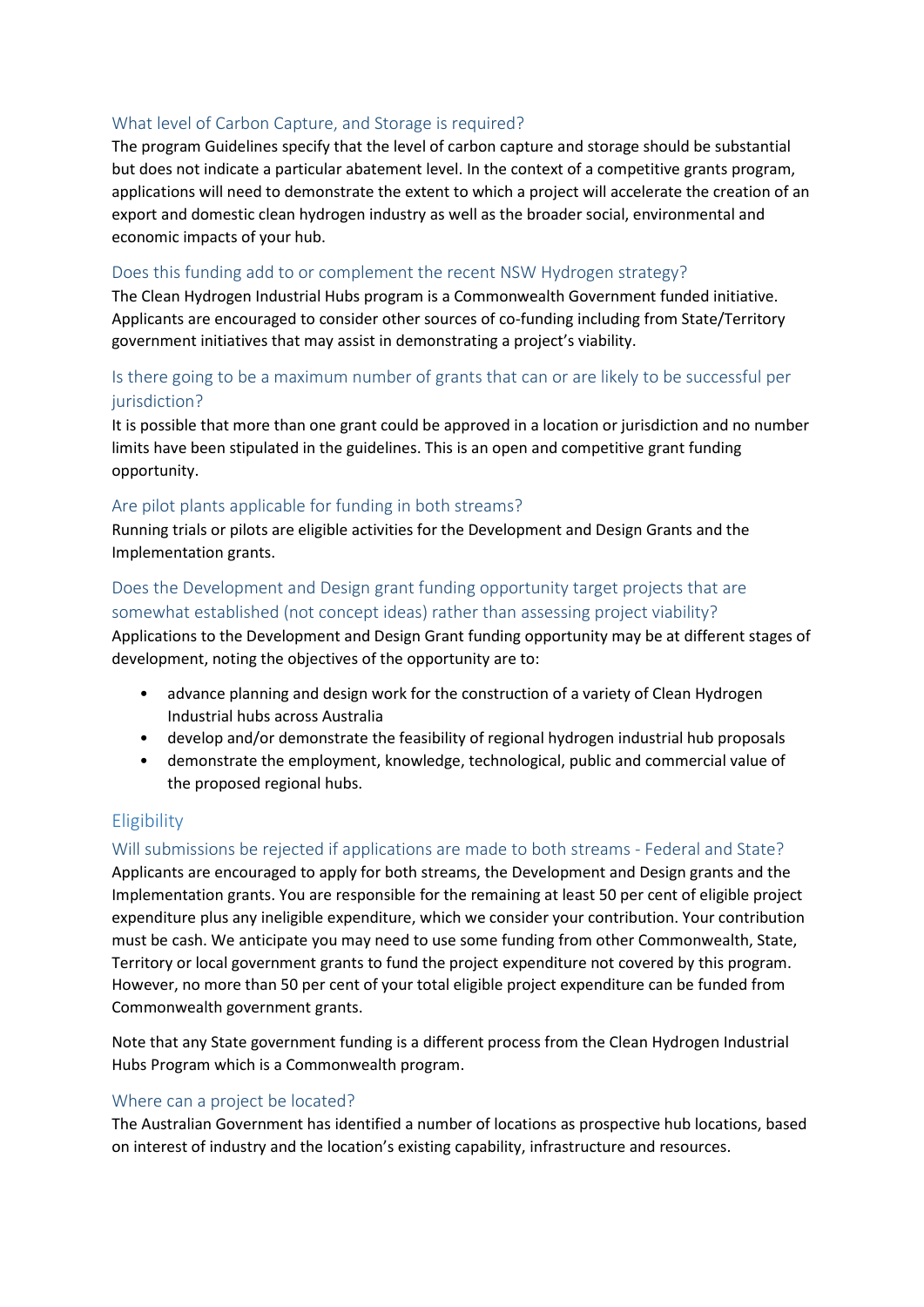However, the program guidelines are clear that applications are not restricted to these locations and can relate to projects from any location in Australia including metropolitan areas. You do need to consider that the objectives of the program include to enable economic, environmental and social opportunities in regional communities by locating hubs in regional areas of Australia and make your case as to how your project meets this objective.

The Department accepts that for Development and Design grants, a range of project activities may not need to be conducted at a proposed hydrogen hub site.

Can applications be submitted for "hubs" that are not within one of the defined "Hub" areas? Yes. The Grants are open to all parts of Australia and will be managed in an open and competitive process. Applications are NOT restricted to the 7 potential priority regions.

#### If submitting an application for an area that is not one of the seven priority regional locations what additional information would be required?

The guidelines do not require any additional information to be provided for a project outside the priority regions as compared to a project within these regions. All applications will be assessed against the same eligibility and merit criteria.

#### Is it possible for multiple consortia to receive funding in the same hub? Or is there a preference for a single application covering shared infrastructure?

It is possible that more than one consortia is funded to deliver their project in the same region. Applicants should consider the potential for a single project from a larger consortium to be assessed as being more competitive against the merit criteria (for example those relating to applicant capability or linkages with industry, research and government).

## Regarding the National Redress scheme, do all domestic applicant have to be on this organization's list to be qualified for this grant opportunity?

No. You are NOT eligible to apply if you are an organisation, or your project partner is an organisation, included on the National Redress Scheme's website on the list of 'Institutions that have not joined or signified their intent to join the Scheme' (www.nationalredress.gov.au)

There is currently only 4 entities on this list.

#### Can an organisation be the lead applicant on multiple grant applications across both grant streams?

An organisation is able to be the lead applicant on multiple grant applications across both grant streams. Applicants are encouraged to apply for both streams, the Development and Design and Implementation grant opportunities.

#### Can a parent company and subsidiary, or two subsidiaries form a consortium for the purposes of applying for a grant?

Yes. An application must be a joint application with at least one and preferably multiple project partners.

However, applicants should consider how well their joint applications addresses a range of merit criteria including the extent to which the project connects with existing Australian industry, links with research organisations and other businesses and supports co-located industry in the region.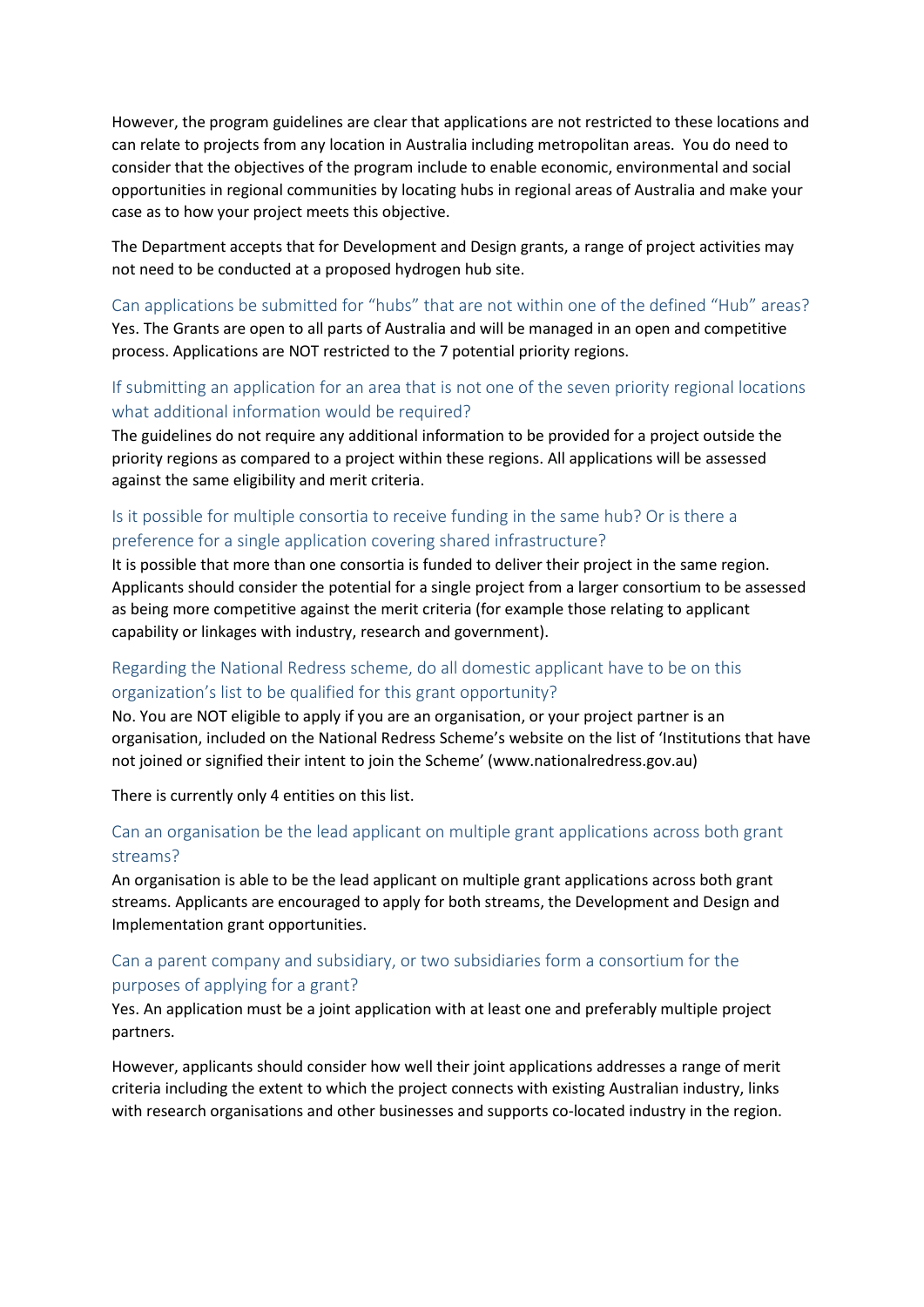#### Are Commonwealth entities or local governments excluded from participating?

No. The guidelines do exclude Commonwealth entities and local government from being lead applicants. However, these organisations can partner with the lead applicant and contribute as part of the consortium.

Is there a minimum electrolyser size considered/needed to meet the hydrogen hub criteria? There is not a minimum electrolyser size considered or needed to meet the criteria. However, it is worth noting that the grant process is open and competitive.

#### Is it acceptable for company support to be subject to internal approval stage gates (e.g. Feasibility Study, Feed, FID)?

You must certify that the project is supported by your board.

When applying for the Development and Design grant, certification that the Board or equivalent supports the project is required in the application. You may also attach documentation to support your response as part of the application, such as evidence of support from the Board.

When applying for the Implementation grant, certification that the Board or equivalent supports the project is required in the application, and formal evidence demonstrating this support **is mandatory** as per section 7.1 of the Implementation Guidelines.

#### Funding, expenditure and activities

#### What can a grant be used to fund?

A grant can be used to fund a range of activities. For more details, please refer to Section 5.1 and Appendix A of the Guidelines.

However, activities that are not eligible for funding include research projects without a clear, short to medium term pathway to establishing a hub for the production and use of clean hydrogen for domestic and export markets.

#### Given the complexity of hub implementation, can an element of the implementation application include design and develop work?

It can, but you will need to consider eligible activities and the grant guidelines, before making a case for their inclusion.

#### What is required in relation to Australian International engagement activities and cooperation with a Special Advisor, after funding has been awarded?

This could entail a range of activities including:

- the provision/sharing by the department of key project metrics and use of the project as an example of government action/investment opportunity
- participation in international outreach and promotional activities through to occasional presentations to select and relevant international forums

## Is the expectation from DISER that reporting and knowledge sharing from successful projects will be publicly released?

Project reporting, such as progress reports will not be publicly released by the Department.

Knowledge sharing is an eligibility requirement and your knowledge sharing strategy will be assessed as part of Assessment Criterion 1 for the Development and Design Grants.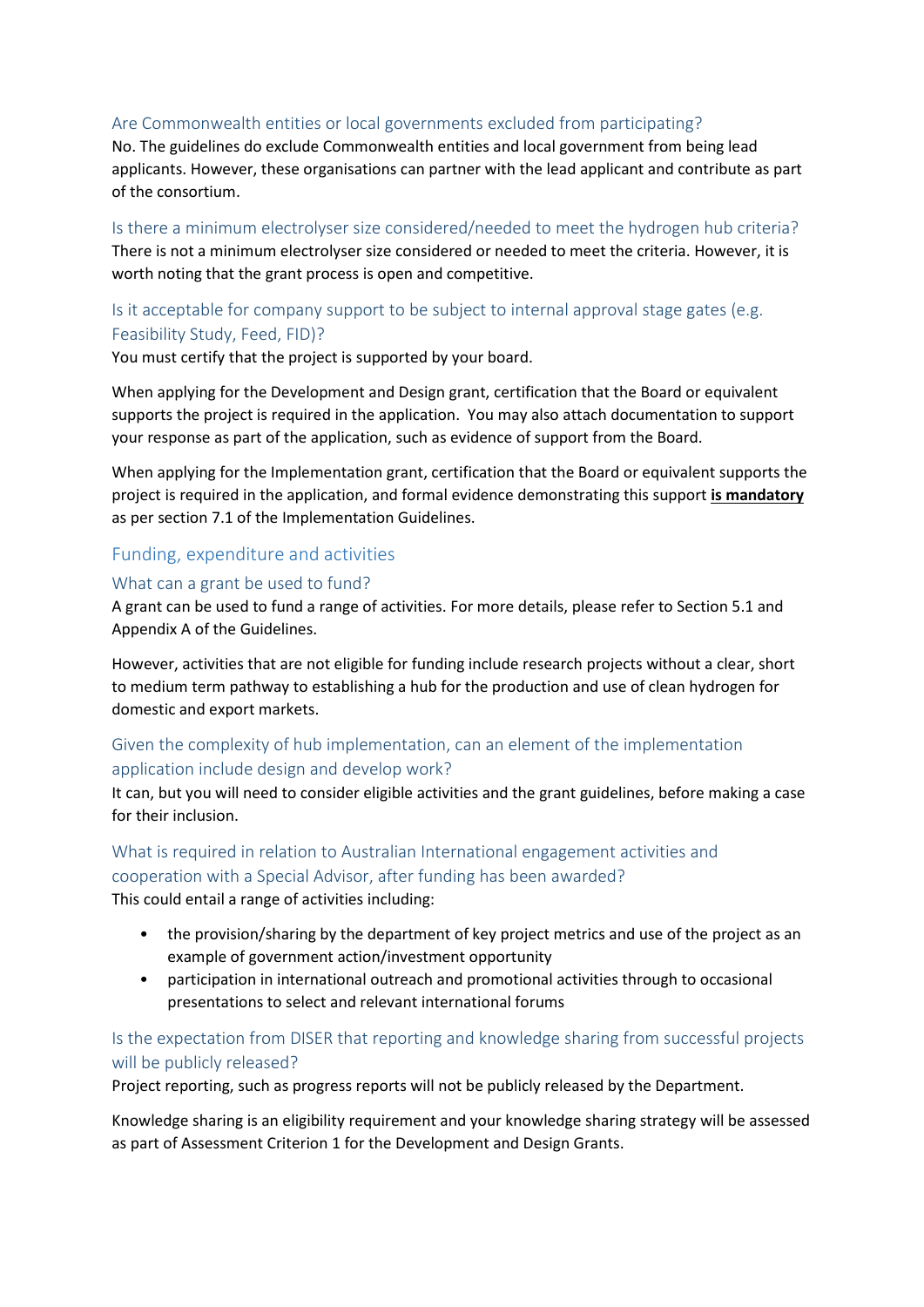## Does the consortia need a domestic customer/off take, and does a bid require both domestic and export off take potential?

No they do not. Consortia with multiple uses and or users be that domestic and/or export will enhance the competitiveness of their application.

## If a project intends to explore domestic off-takers during the feasibility stage, but has not yet engaged with potentials, will this impact the application?

One of the intended outcomes of the funding opportunity is to assist industry to establish a clear business plan for potential hub implementation. In your application you should outline how you are proposing to engage with potential off-takers and how you will leverage and support existing industrial capability and workforce. Please see Assessment Criterion 1 of Clean Hydrogen Industrial Hubs Development and Design Guidelines.

## For eligible Plant and Equipment expenditure that relates to the purchase of assets (e.g. capital equipment) for an applicant's project, is the lead applicant required to be the legal owner of the assets during and post the project period?

The program guidelines state you may purchase, lease (finance lease or operating lease under certain conditions) or build plant and equipment.

Eligible costs for plant and equipment will normally need to be on the grantee's balance sheet. The spending also needs to be in alignment with the approved project budget and eligible expenditure.

Ownership of equipment would form part of the formal arrangements required to be in place with all parties prior to execution of the grant agreement.

#### Can you start the project knowing that any expenditure incurred before executing the grant agreement is not eligible without impacting your eligibility for the fund?

You may undertake other activities at your own expense and risk that may be linked to your grant project but would not form part of the activities and expenditure formally included in the grant project that is described in your application.

Broader activities that occur before the grant project start date may be referred to in your application, such as when demonstrating capability, but should not form part of the milestones or the grant project budget in the application as that expenditure is not eligible to be claimed.

## Will the total grant amount consisting of a 10% in-kind contribution be provided from the total project costs or from 50% of all eligible project expenditure?

To confirm, 10% of the applicant's eligible contribution can consist of in-kind contributions.

As in Section 3.1 of the program guidelines.

The grant amount will be up to 50 per cent of eligible project expenditure (grant percentage).

- the minimum grant amount is \$500,000.
- $\bullet$  the maximum grant amount is \$3 million.

You are responsible for the remaining eligible project expenditure plus any ineligible expenditure, which we consider your contribution. Contributions to your project will be cash but may include up to 10% in-kind contributions. Cash contributions can come from the State and Territory government grants and cash or in-kind contributions from project partners. Where you provide in-kind contributions such as services, equipment or materials, you must calculate the equivalent dollar value.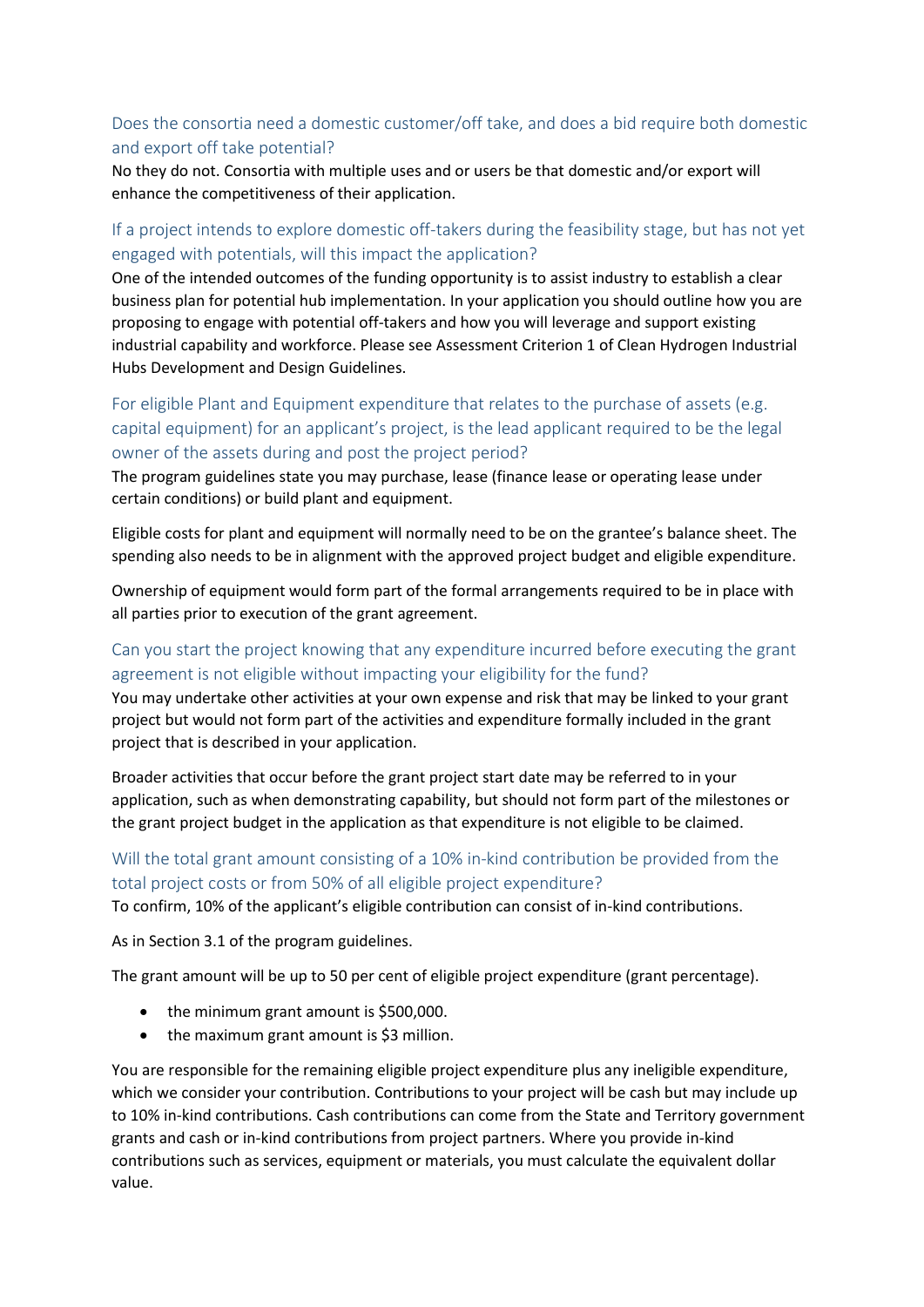Please also see Appendix A of the guidelines for details on eligible expenditure.

For example, labour costs where employees are directly paid salaries or wages can be considered eligible cash expenditure (rather than in-kind). Value of the time of unpaid directors or shareholders would be considered an in-kind contribution.

Contributions may only include up to 10% in-kind and that the remainder need to be cash. Does this mean that employee time can only make up 10% of the overall project value? Or can the grant funding be used to cover employee time, with cash contributions from the project proponents covering external expenditure?

Under the program guidelines, at Appendix A.3, labour expenditure for employees directly employed on the project may be considered eligible (cash) expenditure subject to the conditions in the guidelines including that these employees are paid a regular salary or wage on which you make regular tax instalment deductions. In-kind contributions may include services, equipment or materials where you can calculate the equivalent dollar value.

#### Can funding from the project partner can be used to pay labour costs?

Cash contributions that are sourced from a project partner may include eligible labour as outlined in Appendix A of the guidelines. It will be the responsibility of the lead applicant to explain the nature of project partner contributions and how they are managed for the project. Please note, should an application be successful, we may request evidence of eligible labour costs (Appendix A.4), such as employment contracts, ATO summaries and payslips and this should be clearly communicated to the project partner.

#### Applying

#### Do we have to submit an application for each site we want to bid for?

A separate application should be made for each hub project. The application form asks you to define the region to which your application relates.

## In the "Project Information" section of the application, part of the requested information is Project Location and an address is sought. How specific does the response to these sections need to be?

The application form provides the opportunity to enter multiple project sites and the percentage of project activity to be undertaken at each site. Project locations may be taken into account when considering the "region" in which you are undertaking your project. The Department accepts that for Development and Design grants, a range of project activities may not need to be conducted at a proposed hydrogen hub site.

## In addressing assessment criteria are we required to speak to the abilities of all in the consortia or focus just on the lead applicant?

The applicant should make a case for the involvement of all members of a consortium. For example, in relation to an applicant's response to merit criteria 3 (applicant capability and capacity).

#### What is required in a letter of support from a project partner?

A letter of support should clearly state a commitment to the proposed project and outline what the project partner will contribute to the project. It should be signed by someone who has the authority within the partnering organisation to give that commitment, for example, the CEO of a company.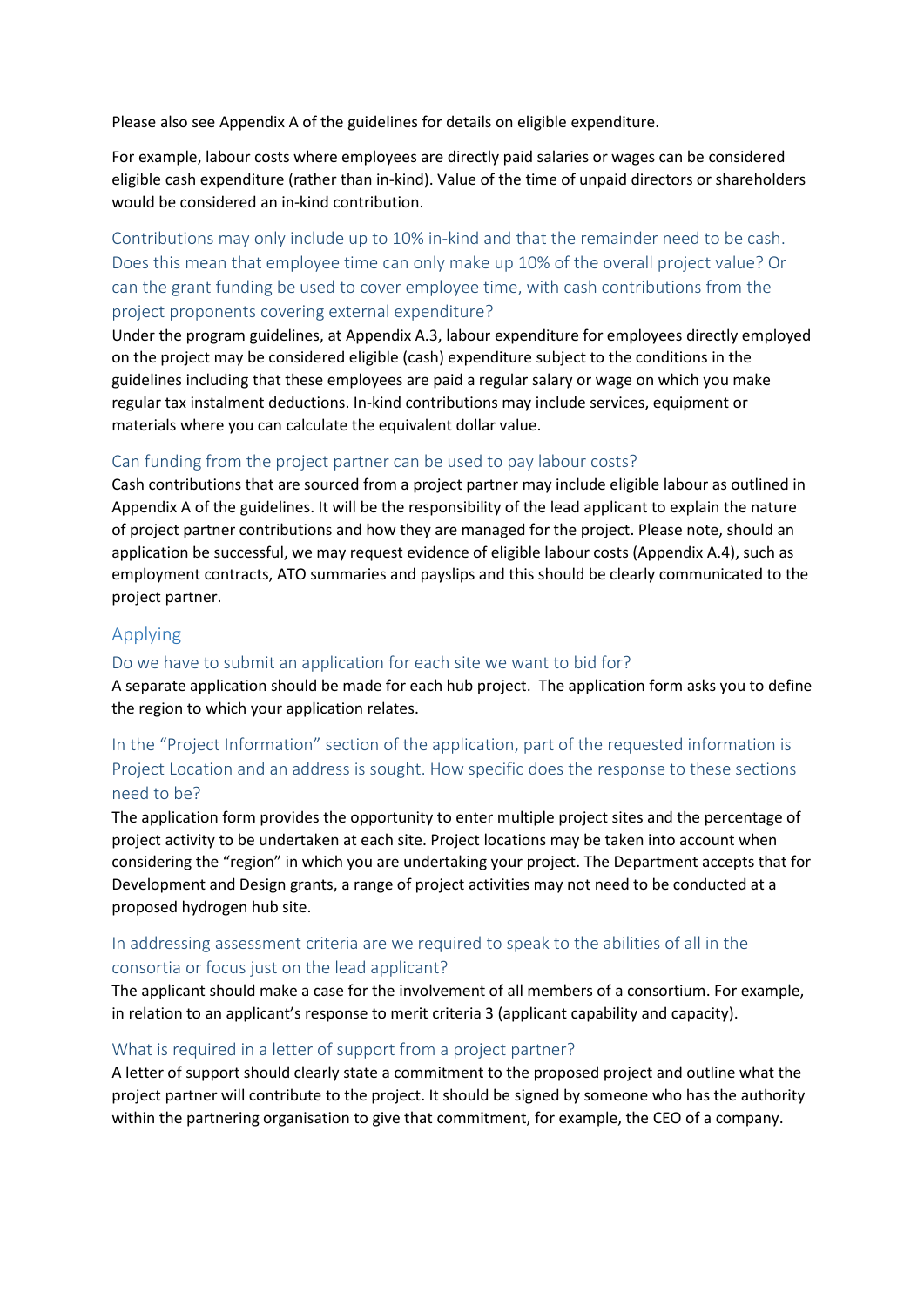If your project has formal arrangements in place with project partners, is a letter of support from each partner that is not the main applicant also required? Yes.

### Could a supporting party (not as lead organisation) submit a letter of support to multiple lead organisations of multiple projects?

For this grants program, a project partner could offer to support more than one project and is not required to offer its support exclusively to one project. Note that there must be a formal arrangement in place with all parties prior to execution of the grant agreement if a project is successful.

If a specific project is not awarded, could a supporting party join the awarded project? It is possible that a project partner may seek to join a successful project after it has been awarded.

## If a supporting party submits a supporting letter to one project, could an affiliate of that supporting party submit a supporting letter to another project?

We would expect any potential conflicts of interest to be noted in the application.

## What paperwork is required between consortium partners in order to progress their application?

A letter of support from each project partner needs to be provided as part of your application. As noted in clause 7.2 of the Guidelines, you should be prepared to have formal arrangements in place with all project partners prior to the execution of a grant agreement.

#### What information needs to be included in a formal agreement?

A formal arrangement between a successful applicant and their project partner/s needs to be in place prior to the execution of the grant agreement. The nature of this agreement will depend on the relationship between the parties but must be binding on both parties. It may be in the form of a legal agreement, contract, memorandum of understanding, or similar.

## Is there a knowledge sharing template or additional guidance notes on the specifics regarding knowledge sharing?

Your strategy for knowledge sharing will be assessed as part of the merit criteria, and all other things being equal, a greater willingness to share knowledge would lead to a stronger assessment of this criteria. Your strategy is open to you to develop but you may wish to consider ARENA's approach regarding knowledge sharing - examples of knowledge sharing reports and newsletters can be found at https://arena.gov.au/knowledge-innovation/.

#### Is there a limit to additional supporting documents we can provide to the application?

There are size limits, but if you have trouble attaching your document, please call the contact centre on 12 28 46 for instructions on how you can email the attachments through before the closing date.

These projects for export may be delivered over many years and using a staged approach. Would the board letter be acceptable containing Conditions Precedent's for various stages? Eligibility requires a letter from the Board outlining that the project is supported, as per the Guidelines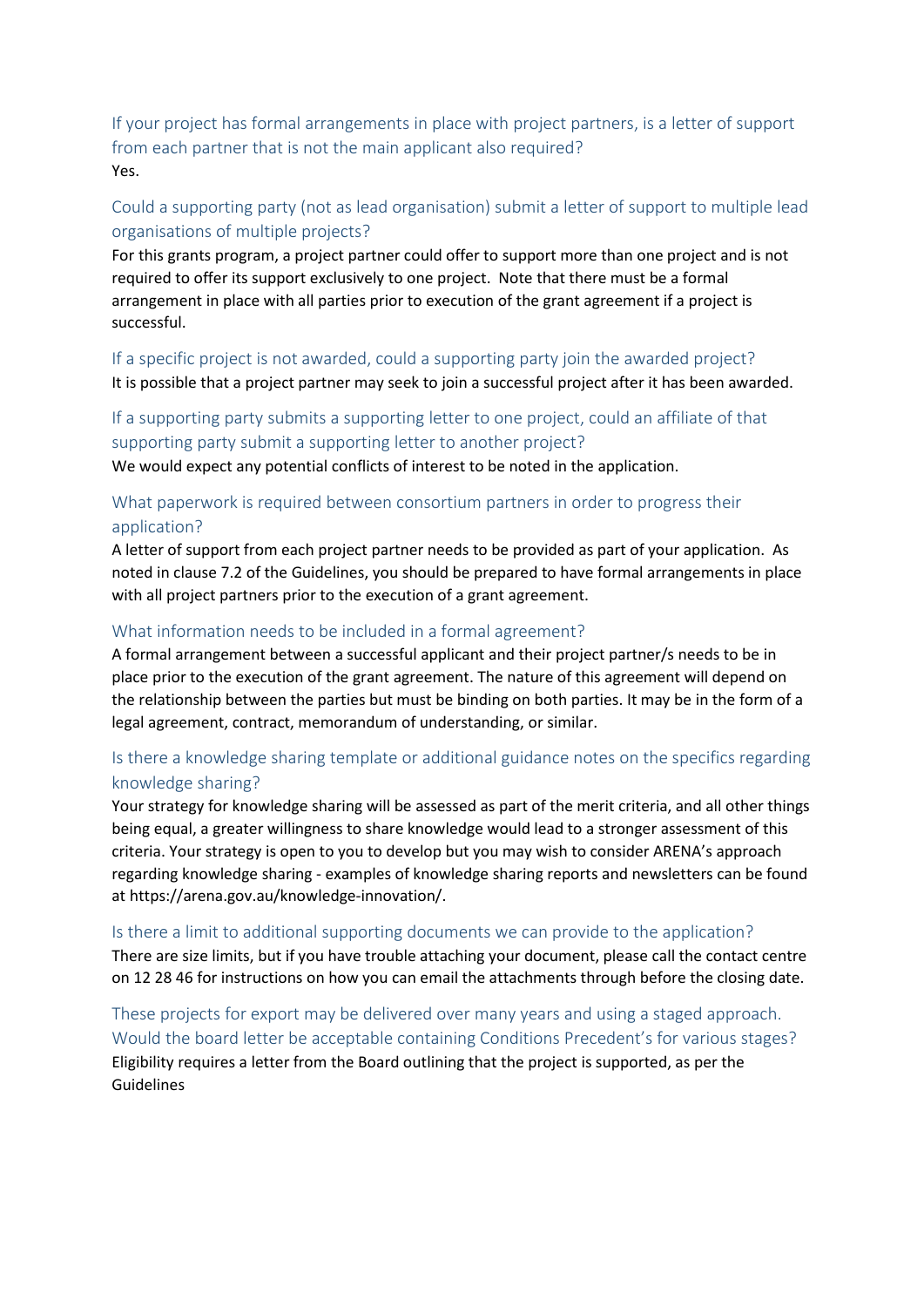## Do you consider it important for project applications to focus on common-user infrastructure? Or can funding be allocated across any part of the value chain?

An expected benefit of the hub model is the cost-effectiveness of shared infrastructure when multiple users, producers and exporters are co-located.

## Will AusIndustry provide feedback apart from grant success? Such as advice to synergy projects, recommend collaboration, connect proponents, etc.

Feedback will be provided to applicants who request it. It will be discussed with the applicant at an arranged time, and will be based on comments provided by assessors in their assessment of the eligibility and merit criteria.

## When completing the application form, is the response limit 750 characters per milestone, or is the 750 for all of the described milestones? Will the milestones be in one single field or 6 individual fields?

You will be able to add up to six milestones as individual fields. Each milestone description field has a 750 character limit. Please note this limit includes returns so is slightly less than the character count you would find in a Microsoft word document.

## Do the Project Plan and Milestone relate to the process of executing the project feasibility study or do they relate to the main project where a hub is designed, constructed and commissioned?

The 'Development and Design' round focuses on projects that are generally at an earlier stage of development and require additional support to advance them towards implementation. The 'Implementation' grants are for proponents of hydrogen hub projects who are closer to investment and are ready to for the next stage of implementation.

The Project Plan and Milestones relate to the project and the eligible activities to be undertaken throughout the project period. Therefore, this should include the feasibility study.

For Development and Design grants, you should note that as part of the eligible activities in section 5.1, Your project must:

- be aimed at setting out the design work and business case for establishing a hydrogen hub consisting of co-located sources of hydrogen demand and production to stimulate demand and facilitate the production and use of clean hydrogen for domestic and export markets, leveraging on the existing industrial and energy resources in the region
- have at least \$1 million in eligible expenditure.

## Are we required to use the project plan and budget template documents found on business.gov.au, or can we use more comprehensive project plan and budget documents we develop ourselves?

You must include a project plan and a project document but you may choose to use the templates provided or provide the documents in your own format. The templates do provide a guide to the minimum level of information that should be provided, but you are not restricted to that.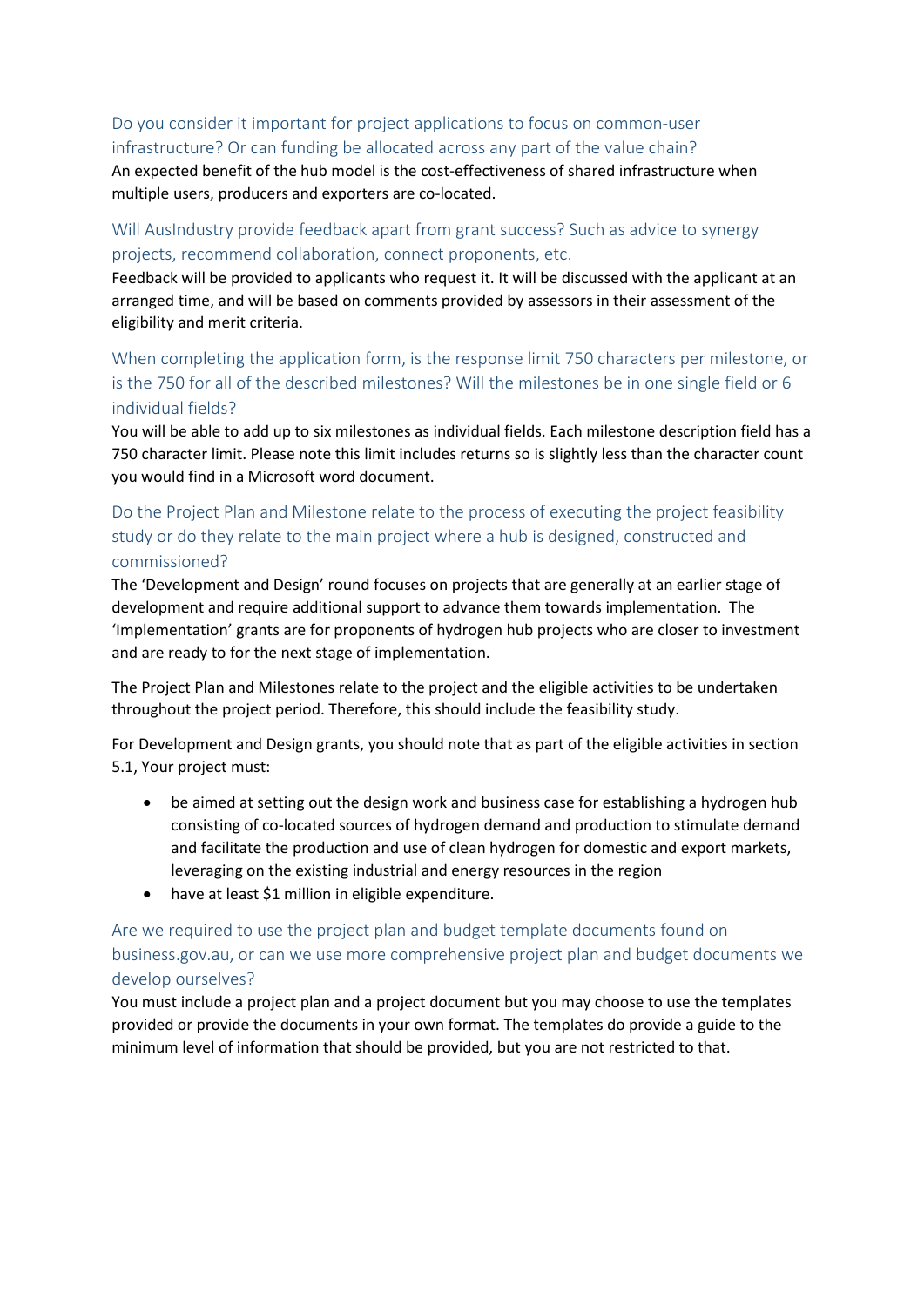## Since this grant is for a feasibility project, is it required to have selected a location for the study i.e. a specific industrial site for the study, or can choosing the right site be part of the study?

The program guidelines do not require you to have specifically selected a site location for your project. However, the guidelines and assessment criteria do have a focus on the realisation of regional benefits and you should be able to define a region to which your application relates.

You should consider how you make a case for your proposed project across the four assessment criteria and how your project can demonstrate a clear, short to medium term pathway to establishing a hub for the production and use of clean hydrogen for domestic and export markets.

## In the "About" section of the application, details are requested for: latest financial year figures, trading performance, ANZSIC code and Indigenous Organisations. How should this section be completed noting the application will be submitted from a consortium? Also, is it OK to provide these details based on a parent company?

We note that the guidelines require that the application is submitted by an eligible lead applicant, for example, a State Government agency or body. The questions in the "about" section should be answered with the relevant details for the lead applicant only. For example, most government agencies will have financial figures available in their annual reports. The ANZIC code should be the code most relevant to the lead entity. These details must relate to the lead applicant entity, for example, the Australian subsidiary of an international organisation would include the information specific to the Australian company, not the overseas parent.

## Are the letters of support supplied with an Activating a Regional Hydrogen Industry grant application kept private or made available to the public?

Letters of support would not be made available to the public, although please note that all documents in possession of the Australian Government, including those about the program, are subject to the Freedom of Information Act 1982 (Cth).

Information on confidentiality conditions relating to applications is detailed in the Hydrogen Hub Development and Design Grant opportunity guidelines, section 13.2 "How we use your information". Any information clearly identified by the applicant as confidential will be treated as such, subject to the conditions outlined in the guidelines.

We do publish non-sensitive details of successful projects on GrantConnect. We are required to do this by the Commonwealth Grants Rules and Guidelines unless otherwise prohibited by law. We may also publish this information on business.gov.au. This information may include:

- name of your organisation
- title of the project
- description of the project and its aims
- amount of grant funding awarded
- Australian Business Number
- **•** business location
- your organisation's industry sector.